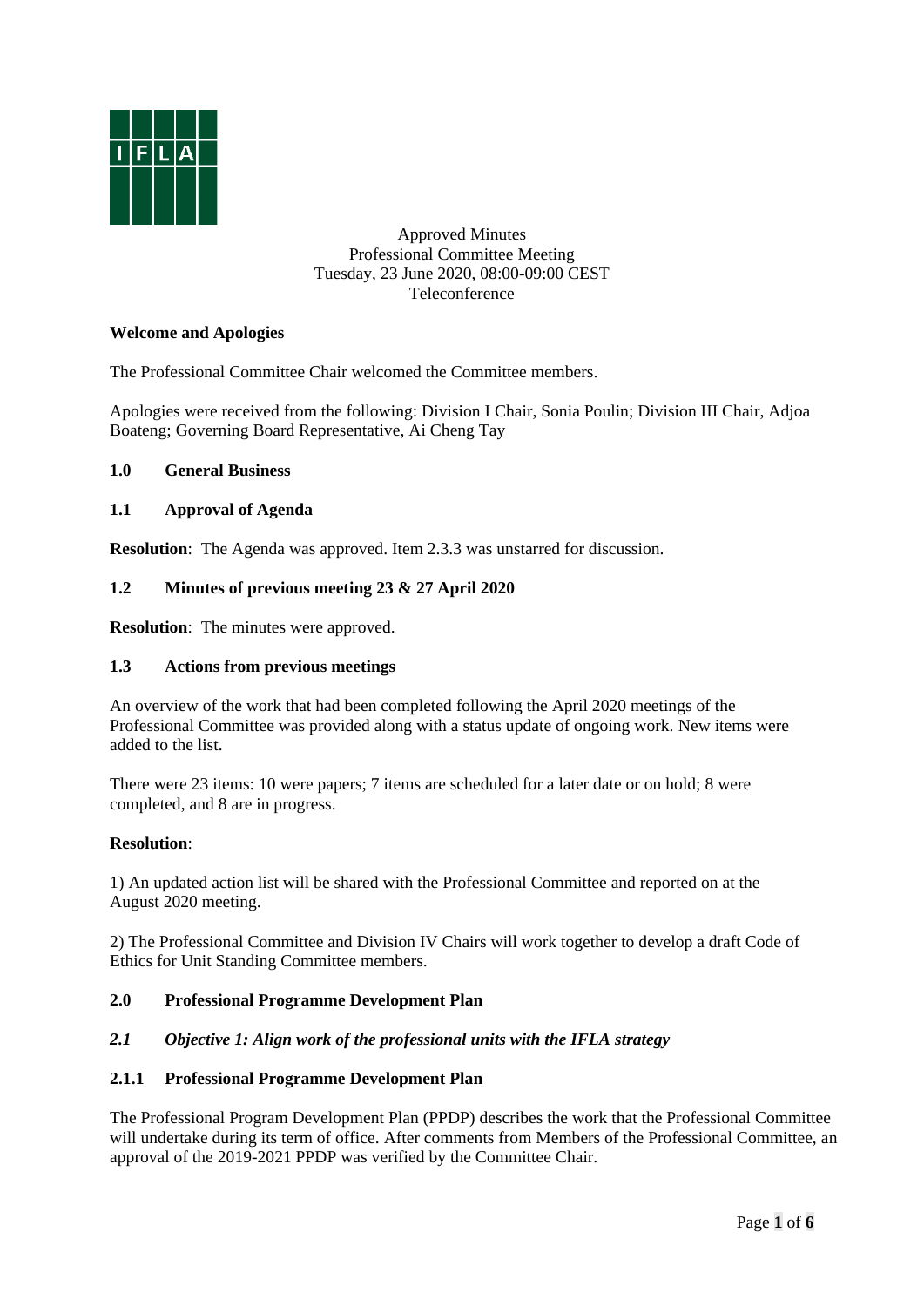**Resolution:** The 2019-2021 Professional Programme Development Plan was approved.

## **2.1.2\* Dynamic Unit and Impact Award**

The purpose of the Dynamic Unit and Impact Award (DUIA) is to highlight and recognise the work of the Professional Units. Ordinarily the Professional Unit year works from August to August and the Professional Committee would present the award at the Congress as part of the closing ceremony. Due to the impact of the COVID-19 crisis and the cancellation of WLIC, the Professional Committee requested an adjustment to the timeline for the 2020 DUIA recipient(s).

During the April 2020 meeting, the Professional Committee determined the 2020 DUIA call for nominees would be extended to September 2020, and the awardee confirmed at the December 2020 Professional Committee meeting. The 2020 recipient(s) will be awarded alongside the 2021 recipient(s) in Rotterdam.

A proposed 2020 award timeline was proposed.

#### **Resolutions:**

1) The timeline was approved and will published on the IFLA Website and in the Officer's Corner in July 2020. The criteria for determining the recipient will remain unchanged from 2019.

2) The Jury for the award will be selected at the August Professional Committee Meeting, consisting of 3 Professional Committee Members and a representative from the previous year's recipient (Library Buildings and Equipment).

### **2.1.3 Reporting Lifecycle**

After the 2019 December Professional Committee meeting, a working group was formed to develop a reporting lifecycle, taking into account the timelines of both WLIC planning and the bi-annual election cycle. A draft lifecycle was proposed 2020-2023 to provide Units with advanced notice of deadlines for the year.

### **Resolutions:**

- 1) A centralised calendar, with deadlines for WLIC, Elections, and Reporting will be posted both on the IFLA website and in the Officer's Basecamp. The dates will be entered into the Officer Basecamp Calendar. The overview will be sent out to all Standing Committee Members.
- 2) Satellite approvals will be made at June Professional Committee meetings, if possible, so Units can use WLIC business meeting time to plan.
- 3) HQ will verify the timeframe in the Rules of Procedure for Professional Committee and Division Chair nominations and elections to investigate their possible alignment to the election cycle for Standing Committees.
- 4) Mid-term updates will be requested from the Units each March. The format of this update will be determined, with the goal of decreasing bureaucracy. A suggestion is that the update comes in the form of a mandatory mid-year Division-level dialogue, with the Professional Support Officer in attendance.
- 5) Professional Committee Chair will post the Professional Committee Meeting Unit Summary to the Professional Committee webpage on the IFLA website.

### *2.2 Objective 2: Lead the IFLA Professional Units Governance Review*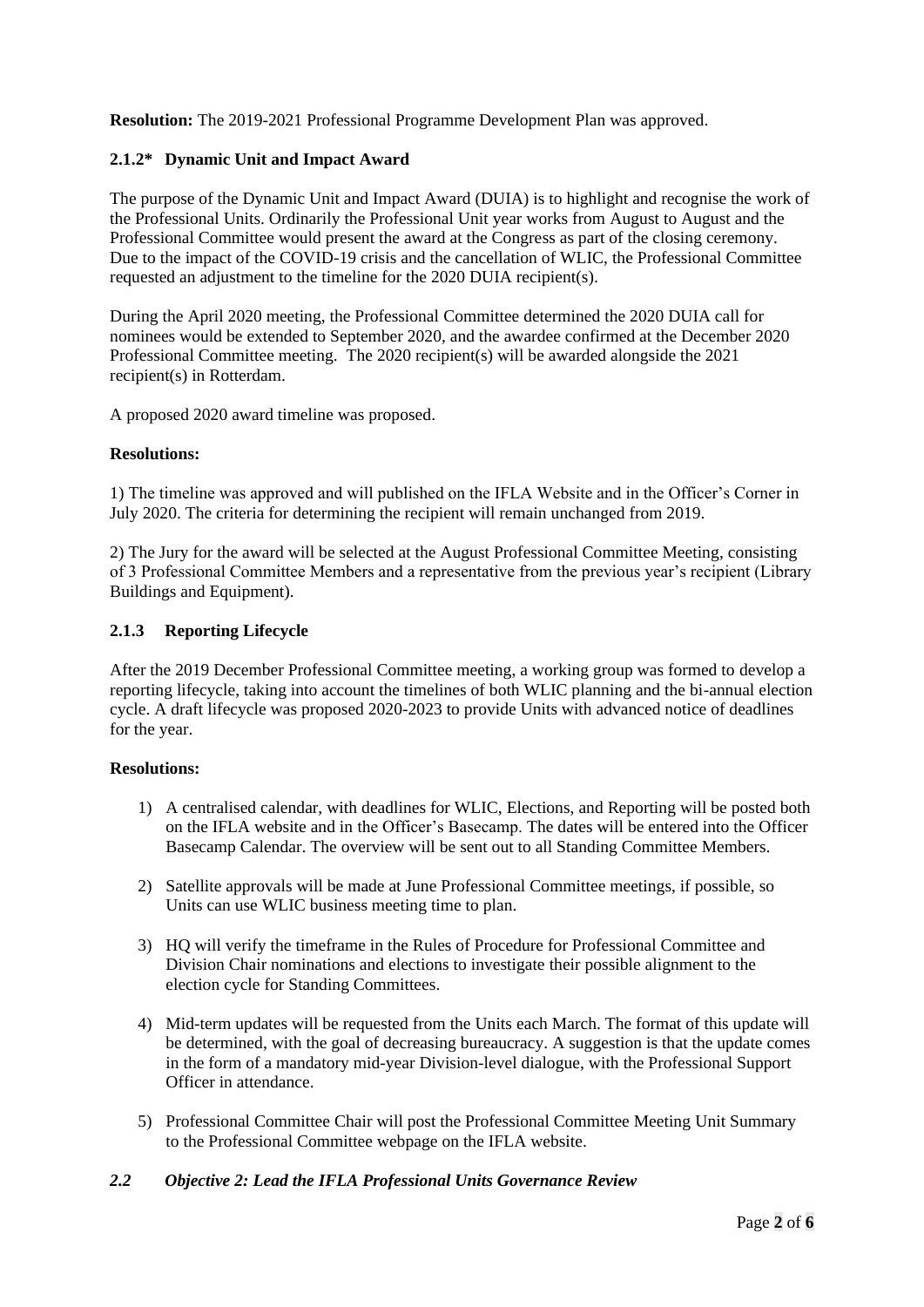# **2.2.1 Governance Review Discussion**

The announcement of the Governance Review and survey were discussed. Division Chairs were asked to encourage their Units' members to contribute their opinions by participating in the survey. The deadline for survey responses is 14 July, 2020.

## *2.3 Objective 3: Strengthen the communication and collaboration between all stakeholders*

## **2.3.1**\* **Unit Action Plan update**

## **IFLA Professional Unit Updates - Action Plan**

Due to the both the impact of COVID-19 and the cancellation of WLIC 2020, Units were asked to provide an update on Action Plans for 2019-2020. Units submitted detailed updates to their Unit's Division Chair. An overview of the updates received was provided to the Professional Committee.

65% of Units indicated there would be a change to 2019/2020 Action Plans, for either the timeline, content, or format of outputs. Overall Units have made a change to 55% of output deadlines, extending into the latter months of 2020 (33%), 2021(47%) or 2022 (20%). The content of 73% of Unit outputs will remain unchanged.

40% of Units have already completed a 2019/2020 output and have made it available to the field for use. 25% of Units created a new output related to the COVID-19 crisis.

**Resolution**: The Committee noted the report.

## **2.3.2\* Unit WLIC update**

### **IFLA Professional Unit Updates - WLIC Session**

Due to the cancellation of WLIC 2020, Units were asked to provide an update on their Unit's WLIC Session and/or satellite meeting content. Units submitted detailed updates to their Unit's Division Chair. An overview of the updates received was provided to the Professional Committee. This information will also be shared with the Conference Officer.

A slight majority of Units (53%) will transfer their WLIC 2020 session content to WLIC 2021. A quarter of responding Units (14 Units) will use timely content now. 16% of respondents will submit new content for WLIC 2021 and 18% are undecided.

Roughly half of the Units had planned to hold Satellite meetings. Of these, roughly 1/3 indicated they would move satellite content to WLIC 2021, 1/3 indicated they were undecided, and the remining 1/3 was split between submitting new content for 2021 and using Satellite content now.

At the time of publication, 11 Units are choosing to present Session &/or Satellite content in the form of a webinar. These Units include: ARL; HBS; E4GDH; ENSULIB; News Media; Local History and Genealogy; SOCRS; P&C; SET; RISS; FAIFE.

**Resolution**: The Committee noted the report.

### **2.3.3 Unit PC Funds update**

### **IFLA Professional Unit Updates - Funding Requests Update**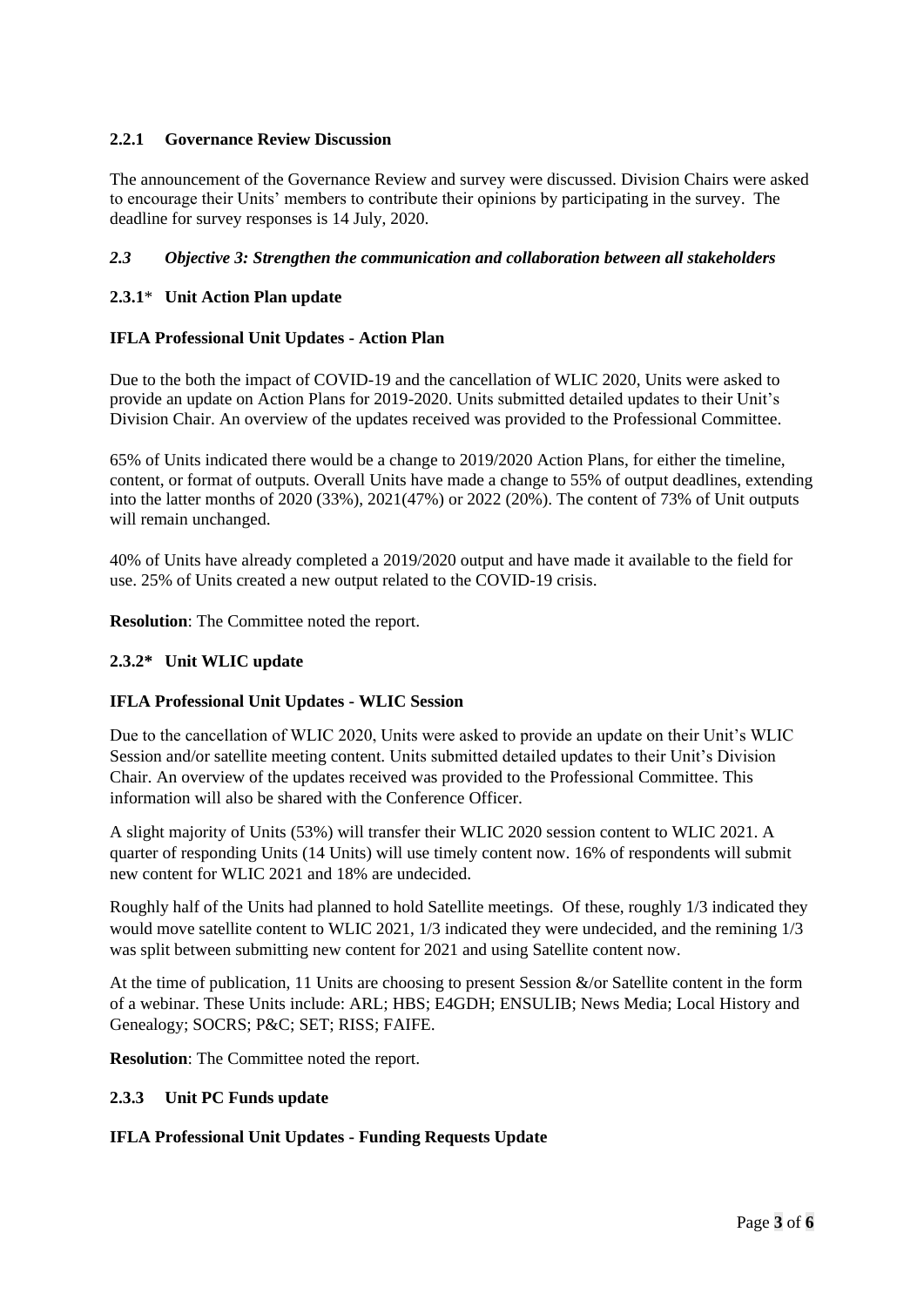Due to the impact of COVID-19 and the cancellation of WLIC 2020, Units were asked to provide an update on the use of 2019-2020 approved Professional Committee funds. Units submitted detailed updates to their Unit's Division Chair. An overview of the updates received was provided to the Professional Committee.

Four Units requested an extension for the use of funds into 2021, totalling roughly  $66,500 +/$ . Four Units will make no changes to their plans for expenditure, and five Units are currently investigating the impact on their plans &/or revising proposals.

## **Resolutions:**

1) The funds from Units who have asked for an extension of their activity into 2021, will be returned to the general funds available in 2020. A call for new proposals requiring funds which can be expended in 2020 will be sent to Units in the first week of July 2020. The amount available is around €20,000.

2) Units who had proposals approved for 2020 funds, which will not be expended during 2020, will not need to reapply for those funds in 2021, provided the approved activities will be completed during 2021.

## **2.3.4 Division Reports (Division Chairs)**

The Division Chairs gave updates on the work of their Units, acknowledging the difficulties experienced by many of the Units impacted by the COVID-19 pandemic.

Division Chairs commended the continued work and focus of the Units, and highlighted the many Units who had made contributions to the field with work related to COVID-19.

# *2.4 Objective 4: Develop the congress as a professional experience and international forum*

# **2.4.1\* IFLA Virtual Events**

IFLA HQ seeks to empower the Professional Units in having the greatest impact possible in their sectors and areas of specialization, by making excellent use of IFLA HQ resources including personnel, technology and digital products.

The first step in this support is a guidance document which provides general information about the Zoom teleconferencing platform, guidelines for hosting virtual events, accessibility and privacy considerations, step-by-step how-to documents, and best practices for delivering professional content.

A Virtual Events Basecamp site is being developed where related items of use to Units will be stored. This will include a calendar and "Campfire," which can serve as a resource for the exchange of information between Units. The Professional Support Officer will work with the Units to schedule and support the technical aspects of the virtual events for Units, and the IFLA Communications team will assist with marketing of events.

There has been a delay of the release of the guidance document, while process information is finalized. The document along with a webinar introduction will be released in July.

**Resolution**: The Committee noted the report.

### **2.4.2\* WLIC 2020 Posters**

With the cancellation of WLIC 2020, questions were asked as to what would happen with the posters which had already been selected for exhibit in Dublin. There had already been a call for expressions, a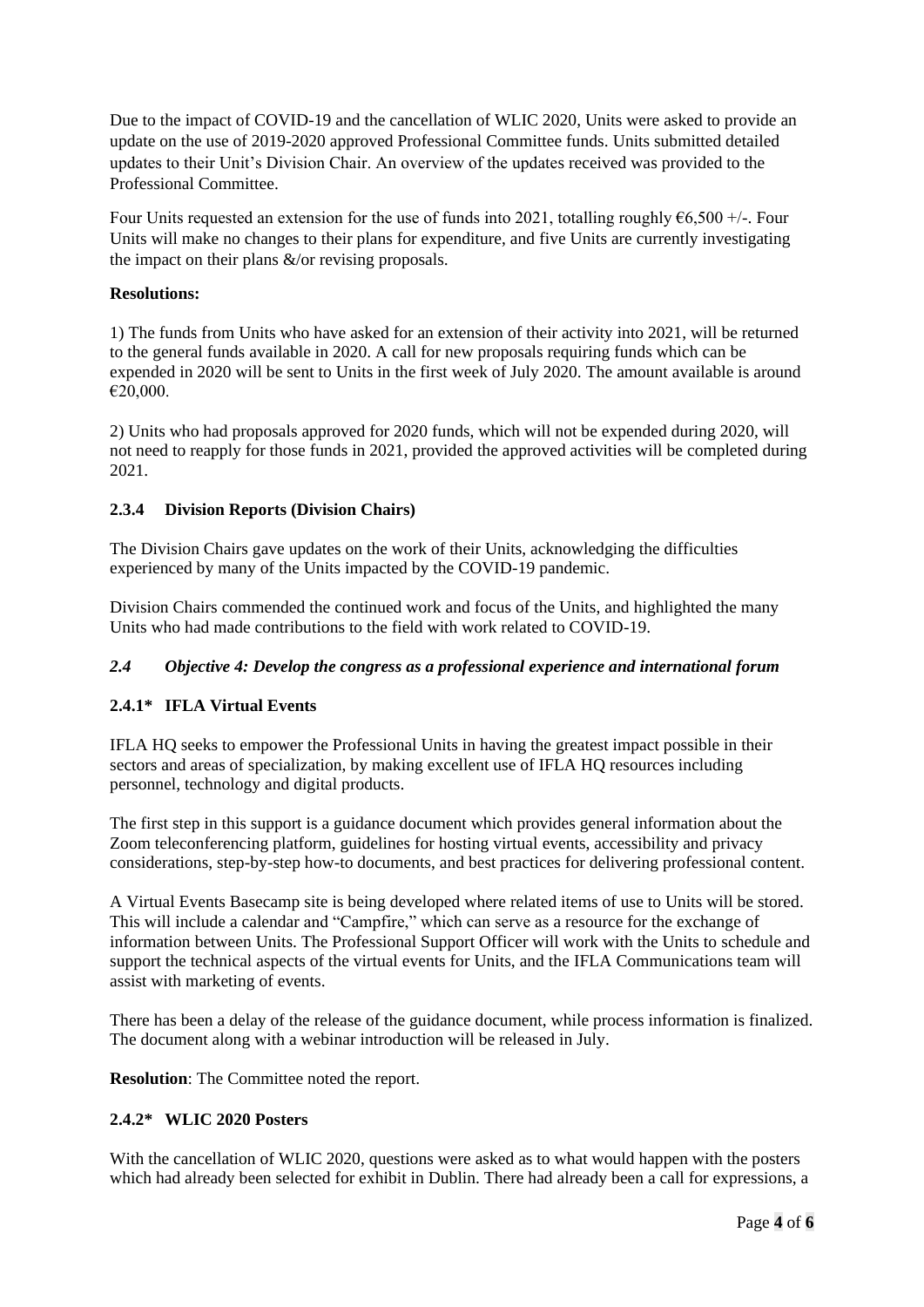judging and selection process and candidates informed of whether they were successful or not. At the Professional Committee meeting on 24 April 2020, it was decided not to hold the poster sessions over until 2021 but to explore options for a virtual poster exhibit in 2020.

Initial investigations have occurred into options for a virtual poster exhibit prepared in house or one using a commercial company. All options have cost implications. There are currently no additional funds available to cover the costs of a commercial company or the uploading of posters to the IFLA Library. Further investigations will occur.

**Resolution**: The Committee noted the report.

## **3.0 Business matters**

## **3.1\* PC Funding document**

At the December 2019 Professional Committee Meeting it was determined that the funding request procedure required adjustment for the 2021 Funding Cycle.

It was resolved that an updated proposal template that provides clear guidance to funding requestors (19-12-2.1.2) be developed. It was also suggested that Unit Action Plans (including funding requests) be approved by their Division Chair prior to being submitted, so the Chairs are aware of funding being requested, and actions planned for the year (19-12-2.1.1).

A draft of the document, including application questions and detailed guidance on the use of Professional Committee funds for the following was provided.

**Resolution**: The committee noted the report. A second draft of the document will be developed and presented at the August Professional Committee meeting for approval.

### **4.0 Procedural matters**

### **4.1 Bi-monthly meeting agenda items**

The change to a bi-monthly schedule of Professional Committee meetings necessitated an adjustment of Agenda topics to match meetings held six to seven times a year. A suggested list of items to be discussed at each meeting was provided.

### **Resolution:**

1) That the proposed schedule be used as a general guide for Professional Committee Agenda planning.

2) That the Professional Committee determine the information needed from the Special Programmes and other advisory committees to be presented at the April, August and December Professional Committee Meetings.

3) That the Professional Committee develop a template requesting this information in collaboration with the Special Programme and other advisory committees. HQ will develop a draft proposal.

### **5.0 Any other business**

### **5.1 ILDS Conference Approval process**